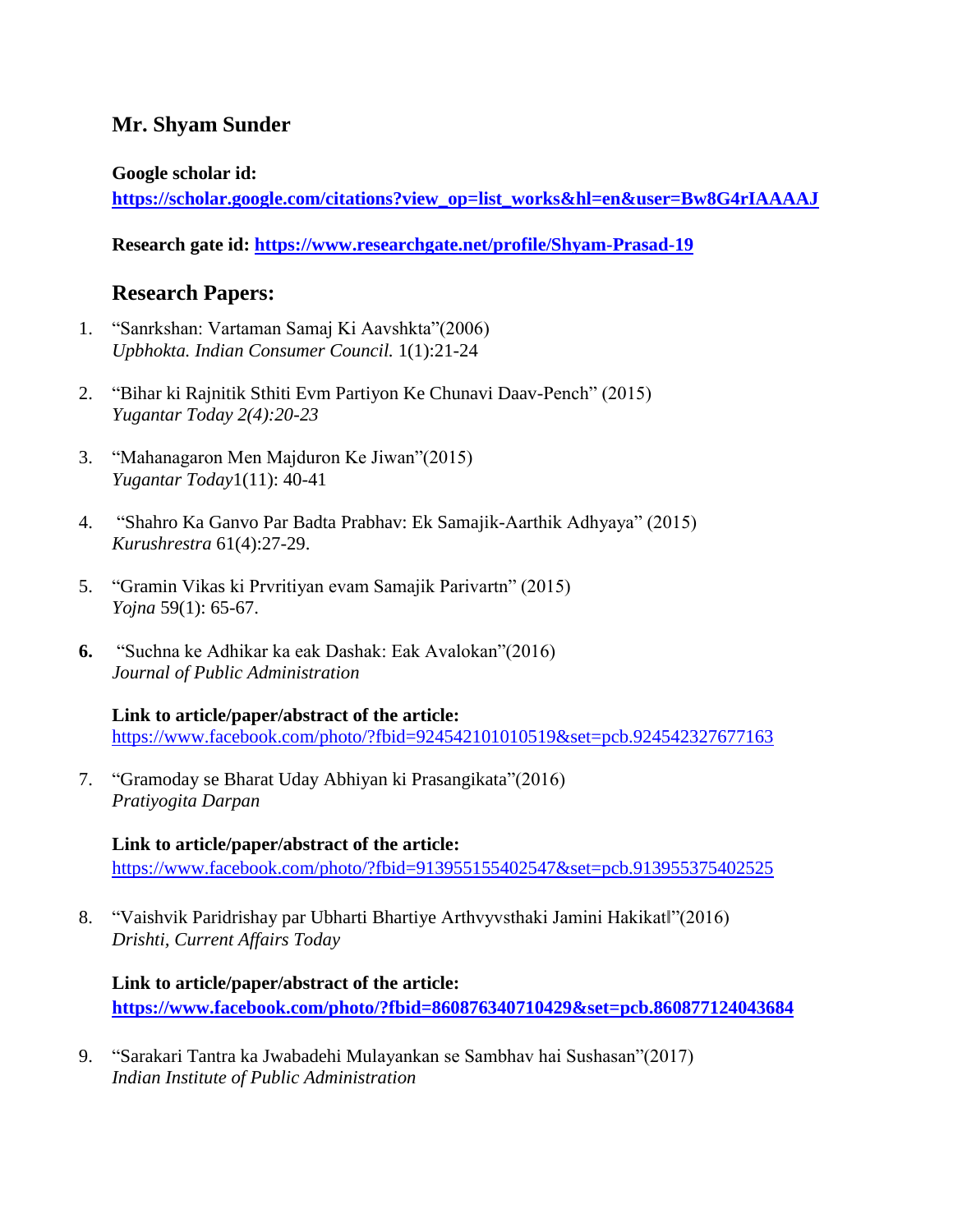#### **Link to article/paper/abstract of the article:**

**<https://www.facebook.com/photo/?fbid=1166229713508422&set=pcb.1166229980175062>**

10. "Sashakta Yuwa ke liye Samanvit Nitiyan Jaruri"(2017) Yojna 6*:*43-46

**Link to article/paper/abstract of the article: <http://yojana.gov.in/Yojana-Hindi-June%202017-.pdf>**

11. "Kaushal Vikas se sath Uchcha Shiksha par bhi Dhyan dena jarur"(2017) *Kurukshetra*

**Link to article/paper/abstract of the article: <https://www.facebook.com/photo/?fbid=1059156507549077&set=pcb.1059156797549048>**

12. "MGNREGA ke Raste Sthaniyen Aapada Prabadhan"(2017) *Yojna*1:39-42.

**Link to article/paper/abstract of the article:** <http://yojana.gov.in/yojana%20hin%20-%20jan%202017.pdf>

13. "Mgnrega and Rural Women Empowerment: A Study"(2017) *Indian Institute of Public Administration*

**Link to article/paper/abstract of the article: <https://www.facebook.com/photo/?fbid=1044277189037009&set=pcb.1044277479036980>**

- 14. "MGNREGA aur Gramin Mahila Sashaktikaran: Eak Study"(2017) *Indian Journal of Public Administration (IIPA)* **(SCOPUS)**
- 15. "Dharmnirpekshta ka bhartiye sandarbh : eak manavatavadi drishtikon"(2018) *Sahitya* Yatra 16:84-89

### **Link to article/paper/abstract of the article:**

[https://sahityayatra.com/wp-content/uploads/2021/01/Sahitya\\_yatra\\_oct\\_dec\\_2018.pdf](https://sahityayatra.com/wp-content/uploads/2021/01/Sahitya_yatra_oct_dec_2018.pdf)

16. "Gramin bharat ke vikas ki sthiti evm chunautiyan"(2018) *Sodha Pravaha* 9:43-48

### **Link to article/paper/abstract of the article:** <https://drive.google.com/file/d/16o3zcIh7zoz9DcAYQRiYjvVE2kTOVDaS/view>

17. "New India and Rethinking India's Bureaucracy: Emerging paradigms"(2020) *Voice of Civil Society* 1(4):15-19.

**Link to article/paper/abstract of the article:**